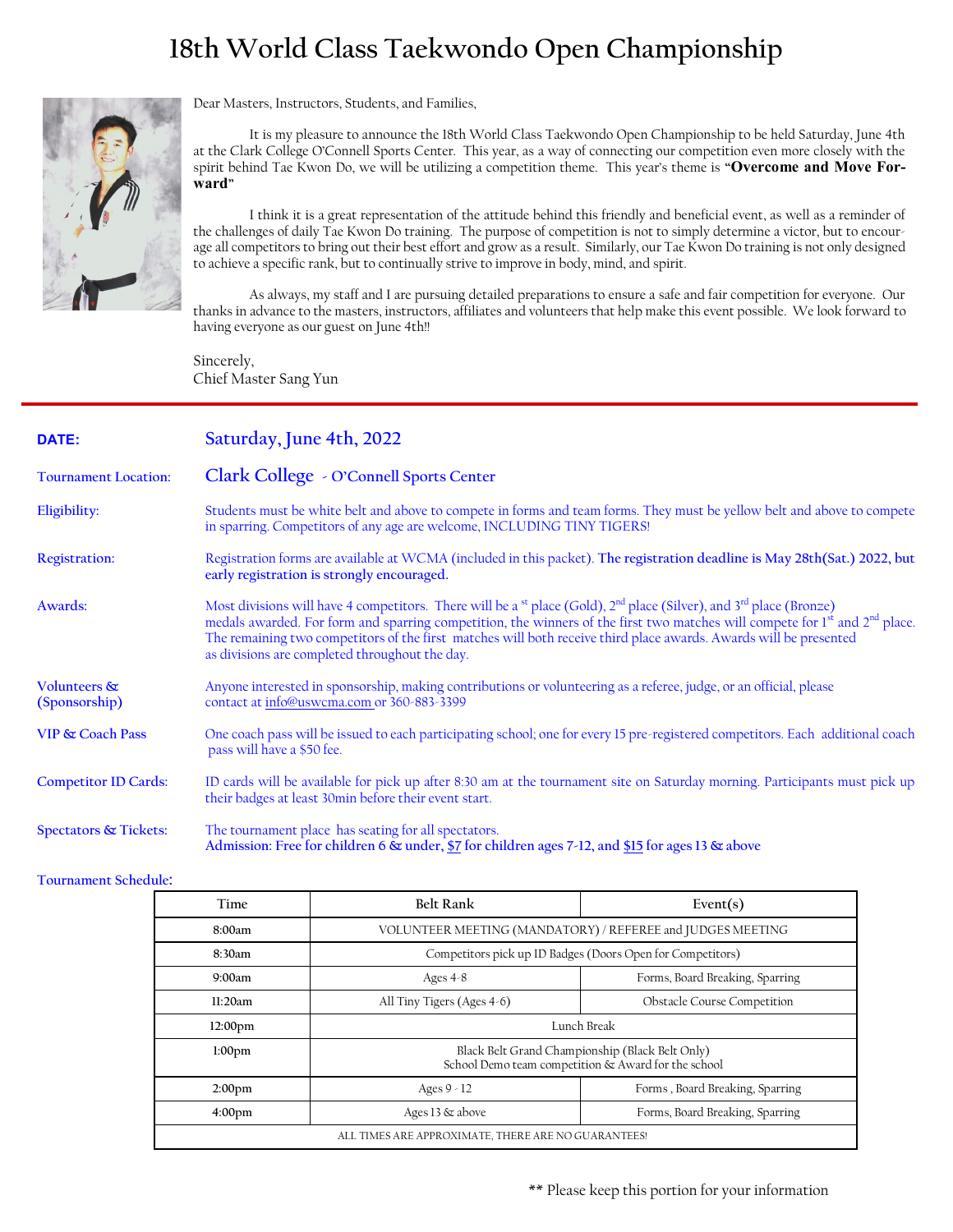

## **World Class Taekwondo Open Rules for June. 4th, 2022**

| INDIVIDUAL FORM COMPETITION<br>Most divisions will have 4 competitors. The tournament com-<br>1.<br>mittee will divide the Form divisions by BELT and AGE.<br>This is an open championship. If your school practices a differ-<br> 2.<br>ent style of forms they will be accepted.<br>Form divisions in single elimination bracket format. Forms com-<br>3.<br>petitors may perform the same or different Forms. Competitors<br>will be judged on power, speed, control, flexibility, stance, focus,<br>rhythm, Kihap                                                                                                                                                                                                                                                                                                            | DEMO TEAM COMPETITION (3rd Dan black Belt and below)<br>1. Teams have 120 seconds (2 minutes) to set up.<br>2. Teams have a 6 minute time limit, not including time for set-up.<br>3. Only martial arts weapons are allowed.<br>4. Team members must be 3 <sup>rd</sup> Degree Black Belt and lower.<br>5. The following will complete each team's score:<br>1) Unity of Team Performance(2.5 points)<br>2) Taekwondo Spirit(2.5 points)<br>- Kihap, Attitude - confidence, assertiveness, Etiquette - proper<br>respect<br>3) Presentation & Execution of Techniques(2.5 points)<br>4) Creativity (2.5 points)<br>5) Deductions<br>- Team exceeds the 120-second time limit for setup (0.5point deduction each 30<br>second)<br>- Team exceeds the 6min 30 sec time limit (1.0 point deduction for each 30 second)<br>- Unsportsmanlike conduct (1.0 point deduction) |  |
|----------------------------------------------------------------------------------------------------------------------------------------------------------------------------------------------------------------------------------------------------------------------------------------------------------------------------------------------------------------------------------------------------------------------------------------------------------------------------------------------------------------------------------------------------------------------------------------------------------------------------------------------------------------------------------------------------------------------------------------------------------------------------------------------------------------------------------|------------------------------------------------------------------------------------------------------------------------------------------------------------------------------------------------------------------------------------------------------------------------------------------------------------------------------------------------------------------------------------------------------------------------------------------------------------------------------------------------------------------------------------------------------------------------------------------------------------------------------------------------------------------------------------------------------------------------------------------------------------------------------------------------------------------------------------------------------------------------|--|
| <b>GRAND CHAMPIONSHIP</b><br>Divisions will have all Black Belt -Judged by Masters and judged<br>on power, speed, control, flexibility, stance, focus, rhythm,<br>Kihap<br>No particular Form required<br>2.<br>Past years winner will not be able to compete but be able to<br>3.<br>Judge<br>1st place will receive a Grand Champion Trophy<br>4.                                                                                                                                                                                                                                                                                                                                                                                                                                                                              |                                                                                                                                                                                                                                                                                                                                                                                                                                                                                                                                                                                                                                                                                                                                                                                                                                                                        |  |
| <b>BOARD BREAKING COMPETITION</b><br>Each division level must complete a specific board breaking<br>1.<br>technique with both the right and left foot.<br>- Tiny Tigers (Little Tigers) - Push kick<br>- Beginner : Step behind side kick<br>- Intermediate : Back kick(Step forward)<br>- Advanced : Front hook or X-kick<br>- Black Belt : Spinning hook kick<br>With 2 kicks, students will try to break the most boards possi-<br>2.<br>ble, with a max total of 10 boards (board will be stacked), and<br>only 2 chances.<br>3.<br>Point: +2pt. for each cleanly broken board on the 1st try, +1 pt.<br>for each cleanly broken board on the 2nd try.<br>Tiny Tigers 1/4" Board Jr. & Adult 2/4" Board for \$3 each<br>4.<br>5.<br>Competitor allowed come with board holder<br>Board must be purchased at the event!<br>6. | Obstacle Course (Ages 4 to 6 years old)<br>Student will run, jump, zig zag, and crawl through a course<br>to ultimately break a board! (We provide board obstacle<br>course)<br><u>All Tiny tigers will earn a Beautiful World Class Open</u><br>Championship T-shirt and Gold, Silver, & Bronze medals<br>will be awarded.                                                                                                                                                                                                                                                                                                                                                                                                                                                                                                                                            |  |
| <b>SDADDING COMDETITION</b>                                                                                                                                                                                                                                                                                                                                                                                                                                                                                                                                                                                                                                                                                                                                                                                                      |                                                                                                                                                                                                                                                                                                                                                                                                                                                                                                                                                                                                                                                                                                                                                                                                                                                                        |  |

#### **SPARRING COMPETITION We will use electronic sparring gear for fairness,**

**The electronic gear is equipped with a system that automatically informs of a game that students can play fairly.**

- **1. All players are given 3 rounds, 1 minute of sparring time and 30 seconds of break time.**
- **2. Tournament committee will provide electronic chest gear but students still have to bring their own full sparring gear.**
- **3. Each round is decided on a winning basis, and students will win if win 2 rounds.**
- **4. Receiving 4 warnings will result in a loss for that round.**

Hotel Information **[Holiday Inn Express & Suites](https://www.marriott.com/hotels/travel/pdxsi-sheraton-portland-airport-hotel/)** (7205 NE 41st, Vancouver, WA, 98662, (360) 253-0500)

**World Class Taekwondo Championship - June 4th, 2022 Start Date: Friday, June. 3rd, 2022 & End Date: Sunday, June. 5th, 2022 Last Day to Book: Friday, May 20th, 2022 Hotel(s) offering your special group rate:** \$119 + applicable taxes USD per nigh[t](https://www.marriott.com/event-reservations/reservation-link.mi?id=1617821786427&key=GRP&app=resvlink)

> Reservation can be made by either calling the hotel at 360-253-0500 or with the [Online booking link](https://www.hiexpress.com/redirect?path=rates&brandCode=EX&localeCode=en®ionCode=1&hotelCode=PDXVN&checkInDate=03&checkInMonthYear=052022&checkOutDate=05&checkOutMonthYear=052022&_PMID=99801505&GPC=TWD&cn=no&viewfullsite=true)

We will use 20/20 Armor automatic electronic gear for Sparring! We want to make this a fair and fun tournament!